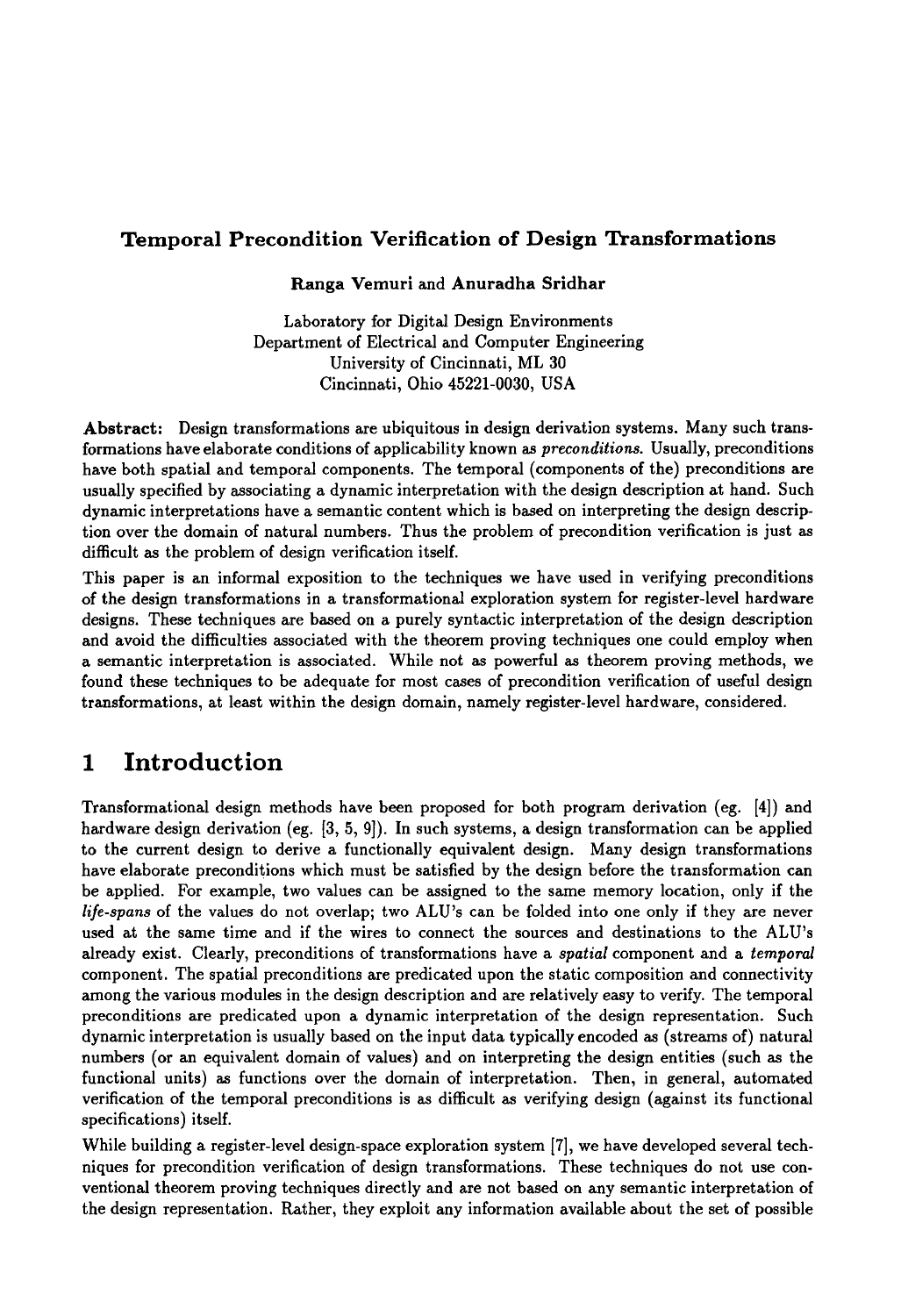*traces* (execution paths) to effectively verify the preconditions. *Partial evaluation* is the main technique we used for this purpose. When combined with two other methods, namely using *symbolic equivalence* rules and *comparison rules,* we found that partial evaluation is a very effective technique for precondition verification. The preconditions themselves are specified in terms of what we call *t.expressions. A t-expression* essentially encapsulates all the time-steps at which the various *control points* in the design can be executed given different traces. Verification of temporal preconditions then amounts to determining the truth value of various predicates on one or more t-expressions. Specification of preconditions using t-expressions was the subject of an earlier work [7, 8]. In this paper, after providing an introduction to t-expressions, we concentrate on the evaluation of t-expressions while partial or no trace information is available.

In this paper, we use *flow chart programs as* the designs being manipulated in the design derivation system. Flow chart programs prescribe a sequencing of assignment statements and no-ops. An assignment statement can be executed in one time-step; like-wise a no-op can be executed in one time-step. The sequencing operators themselves do not consume any time-steps.  $1$  We do not explicitly deal with the internals of the assignment statement in the flow chart. It is enough to say that during an assignment statement several resources (such as ALU's, memory locations, wires etc.) are used. Some of these resources (such as ALU's) are occupied or live only during execution of the assignment statement. Other resources (such as memory locations) are occupied over many time steps (as long as the values stored in them are live). Assignment statements abstract register transfers in hardware design and program statements in software design. Similarly, no-ops represent control delays. (Manipulating the occurrences of no-ops is the primary way to schedule the design operations over the resources available.)

In Section 2 we introduce the flow charts. We introduce t-expressions which describe the time-step assignment to the control points in the flow charts. We describe a notation for describing execution traces. In Section 3 we describe the evaluation process of a t-expression at a given execution trace. In Section 4 we briefly discuss the symbolic equivalence of t-expressions. In Section 5, we introduce partial evaluation of t-expressions as a mechanism to verify the preconditions by utilizing any partial trace information that might be available to the designer. Often, in temporal preconditions we are only interested in relative scheduling of the resources rather than the absolute time-steps at which they are used. Verification of such preconditions involves comparing two t-expressions. We introduce several *comparison rules* to compare t-expressions through relation operators without evaluating the expressions. Section 7 contains a very brief sketch of our precondition verification system and two small examples to explain how these techniques fit together. The verification system itself is discussed in [6]; in this paper we concentrate on the underlying techniques.

#### **2 Flow** Charts, T-Expressions and Traces

Our *flow chart programs* (or, simply, flow charts) contain the following types of statements: *assignment, hoop, parallel,* case, and *while.* A flow chart has exactly one *enter* node and one exit node. We use the icons shown in Figure 1 to write flow chart programs. Figure 1 also defines the syntax rules for the flow chart programs. Figure 2 shows an example flow chart program. Informally, an *assignment* statement is used to assign to one or more *variables* values computed using certain resources and the values currently stored in the variables. For the purposes of this paper, we are not concerned with the semantics or the internals of the assignment statement any further.

lit is straight forward to extend our techniques to incorporate the case where sequencing operators as well **as**  assignments take multiple time-steps.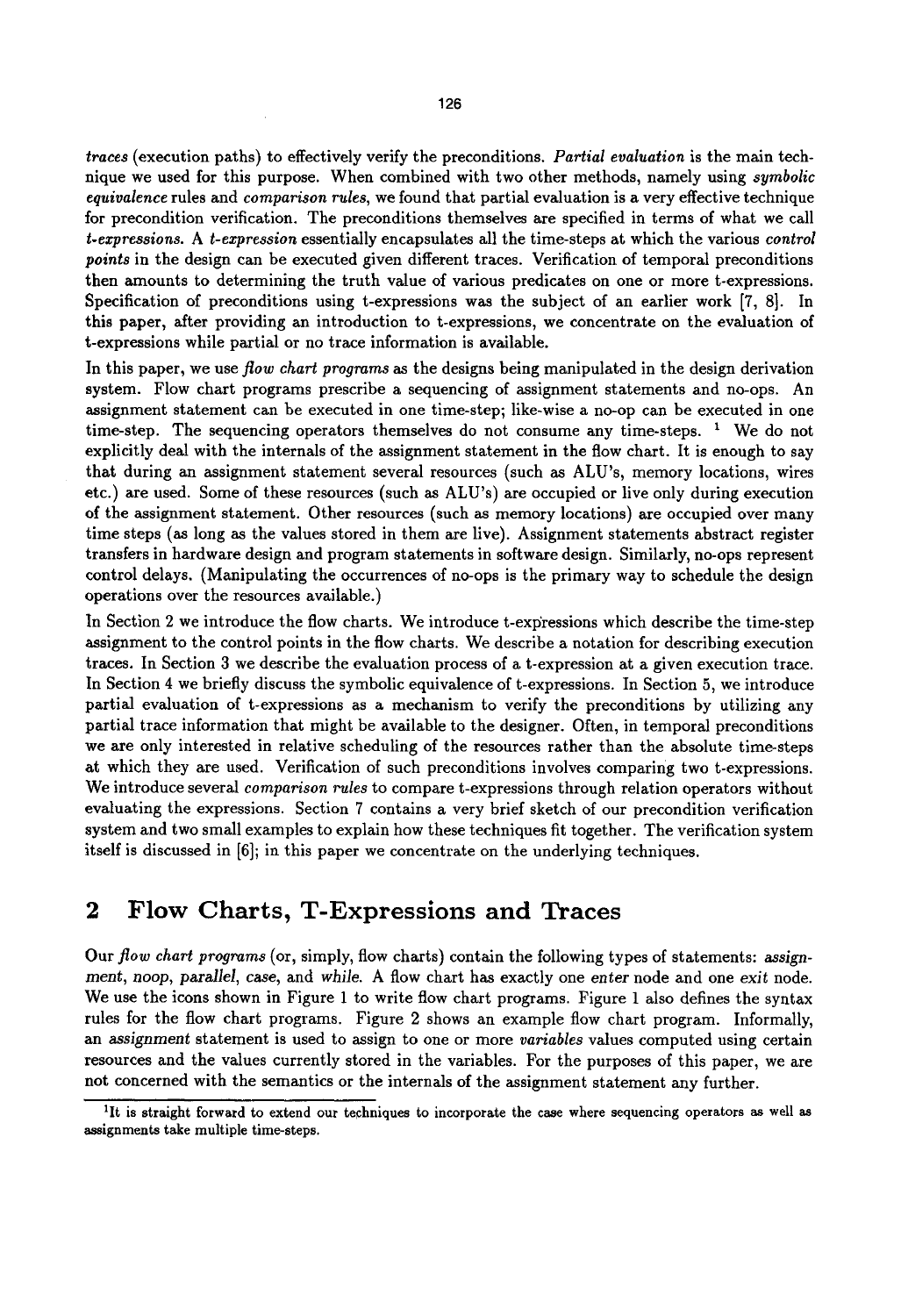

**Figure 1: Statements in Flow Chart Programs** 



**Figure 2: An Example Flow Chart Program** 

*A control point* is an edge in a flow chart. A *t-expression* is associated with each control point, as per the derivation rules shown in Figure 3. For the purposes of the t-expressions, we associate a unique symbol, called the *c-variable,* with each *case* statement and a unique symbol, called the *l-variable* with each *while* statement in the flow chart. (C-variables and l-variables are used to bind the trace information to the preconditions without making references to the execution paths themselves explicitly.) We also label each branch of each case statement with a unique symbol called the *branch id.* Using the derivation rules, the following t-expressions can be derived at the control points  $p$ ,  $q$ ,  $r$  and  $s$  of the flow chart shown in Figure 2: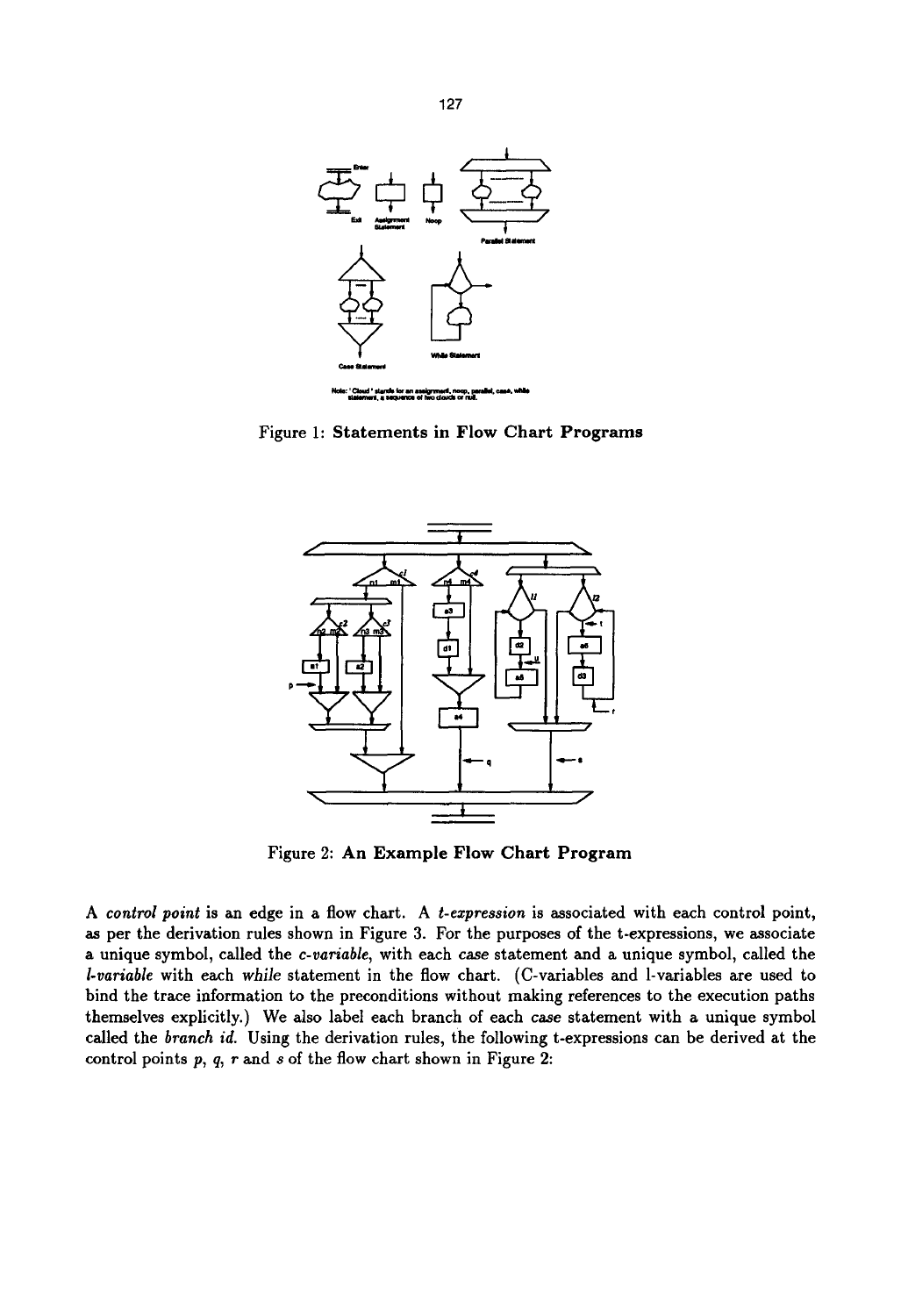

Figure 3: T-Expression Derivation Rules

$$
E_p = (c2\Delta n2)((c1\Delta n1)0+1) \tag{1}
$$

$$
E_q = (((c4\Delta n4)(0+1+1))\nabla ((c4\Delta m4)0)) + 1 \tag{2}
$$

$$
E_r = 0 + 1 + 1 + \sum_{l=1}^{n} (0 + 1 + 1) \tag{3}
$$

$$
E_s = ((0 + \sum_{l1} (0 + 1 + 1)) || ((0 + \sum_{l2} (0 + 1 + 1))) \tag{4}
$$

Informally, a *trace* of a flow chart is an execution path through the flow chart beginning at the enter node and ending at the *exit* node. 2 For example,

{al, a4,d2, a6}, {aS, d3), {d2, a6}, {aS, d3), {a6), {d3} is a trace of the flow chart shown in Figure 2. In this trace, *al, a4, d2,* and a6are executed in the first step, *a5and d3are* executed in the second step and so on. We use a visual notation, called *trace diagrams,* to denote traces. Intuitively, the trace diagrams denote an assignment of integer values to 1-variables and branch ids to c-variables. 3 For example, Figure 4 is the trace diagram corresponding to the above trace. The trace diagram indicates that the c-variable *cl* diverged on the branch id *nl* and in that *context* the c-variables *c2*  and *c3* diverged on n2 and m3 respectively. It also shows that the 1-variables *I1* and *I2* took the values 2 and 3 respectively indicating the number of iterations of the corresponding *while* statements.

128

<sup>2</sup>Note that a trace cannot be defined as a *path* in the graph theoretic sense because of the parallel statements whose branches are executed simultaneously.

<sup>&</sup>lt;sup>3</sup>Only well-formed trace diagrams denote valid traces. To be well-formed, a trace diagram must assign an integer value to each 1-variable for each context of invocation of the corresponding *while* statement and a *branch* id to each c-variable for each context of invocation of the corresponding case statement. In this paper we consider only well-formed trace diagrams. When in doubt, the reader should try to 'walk through' the trace denoted by the trace diagram.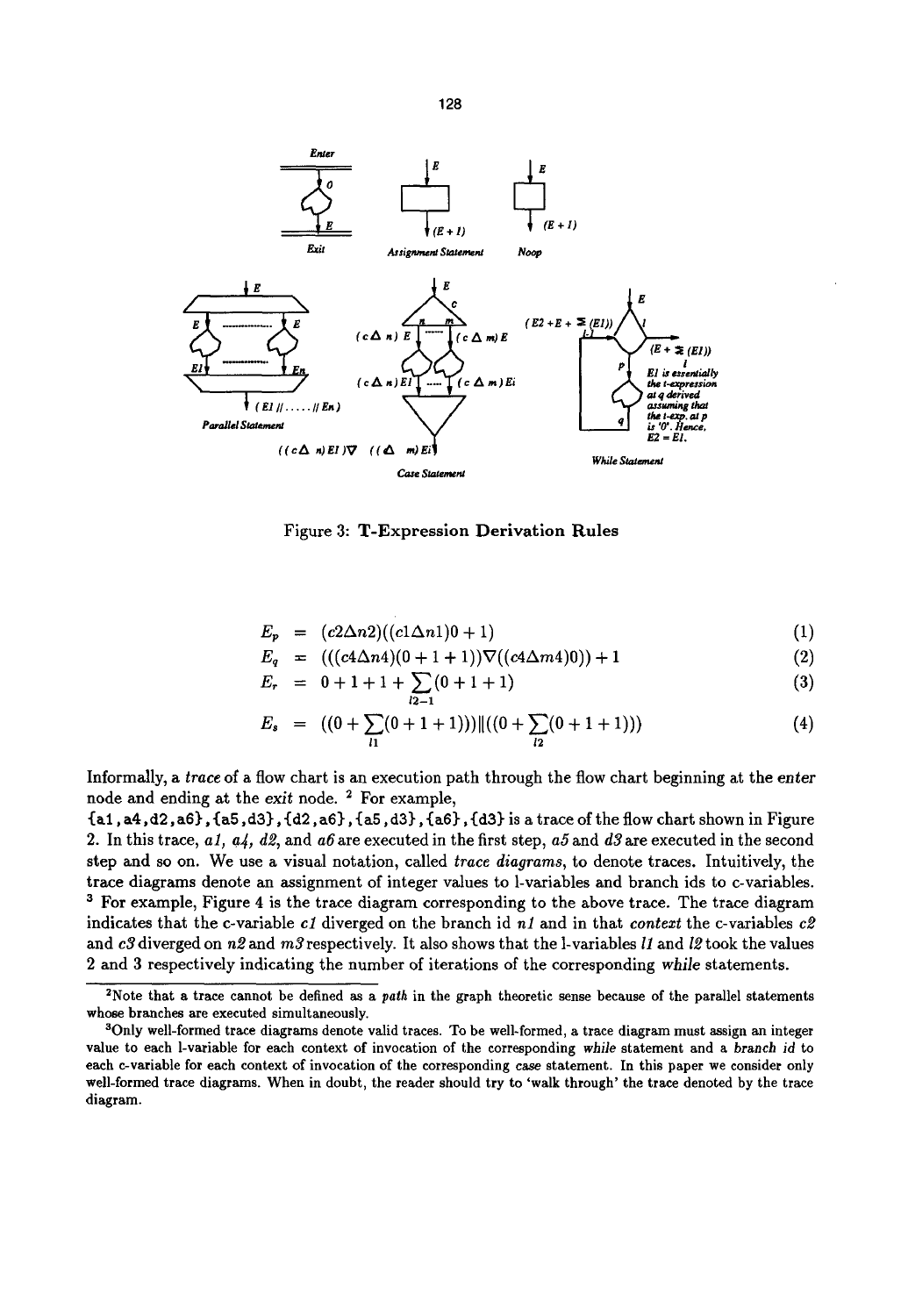

Figure 4: Example Trace Diagram

## **3 Evaluation of T-Expressions**

A t-expression of a control point in a flow chart can be evaluated at any given trace of the flow chart to yield an integer. We use the following rules when evaluating the t-expressions:

- 1. '+' and '-' denote integer addition and subtraction respectively.
- 2. [[ denotes integer *'maximum-of'* operation.
- 3.  $\Sigma$  denotes multiple instantiations.
- 4.  $\Delta$  denotes selective instantiation:  $(x\Delta y) = x$  *if*  $x = y$ ; undefined otherwise.
- 5.  $\nabla$  denotes mutual exclusion. For any given trace, all but one of the operands of the  $\nabla$  operator evaluate to 'undefined'. The value of the  $\nabla$  then is same as the value of that one operand.

For example, given the trace shown in Figure 4, the t-expressions (Eqs. 1-4) can be evaluated to,  $E_p = 1, E_q = 1, E_r = 6, E_s = 6$ . The evaluation can be better understood by viewing the snapshots of the decorated parse-trees of the t-expression  $E_q$  and  $E_s$  shown in Figure 5. The evaluation process involves iteratively substituting, at the leaves of the parse tree, the values of 1-variables and c-variables and propagating these values up the tree using the evaluation rules given above until the root of the tree is assigned with an integer (or the special 'undefined' value). Note that new leaves are created during the reduction process due to the multiple instantiations resulting from evaluating the  $\Sigma$  operator. These new leaves get appropriate values from the trace diagram. For any valid trace of the flow chart, any t-expression in the flow chart can be so evaluated [7, 8].

Informally, the integer to which a t-expression is reduced indicates the time-step (relative to the *enter* node) at which the corresponding control point is reached by a controller executing the flow chart. There is one complication however. The control points inside *while* statements may be traversed several times during the execution of the flow chart. This leads to the notion of *series evaluation* of the t-expressions for control points inside *while* statements.

*A series evaluation* of a t-expression of a control point inside a *while* statement yields a series of integers. If the *while* statement is not nested within any other *while* statement then the series evaluation procedure involves repeating, with  $l = 0, 1, 2, \cdots$  *lval* where *lval* is the value assigned to the 1-variable I by the given trace, the procedure illustrated in Figure 5. If the *while* statement is

129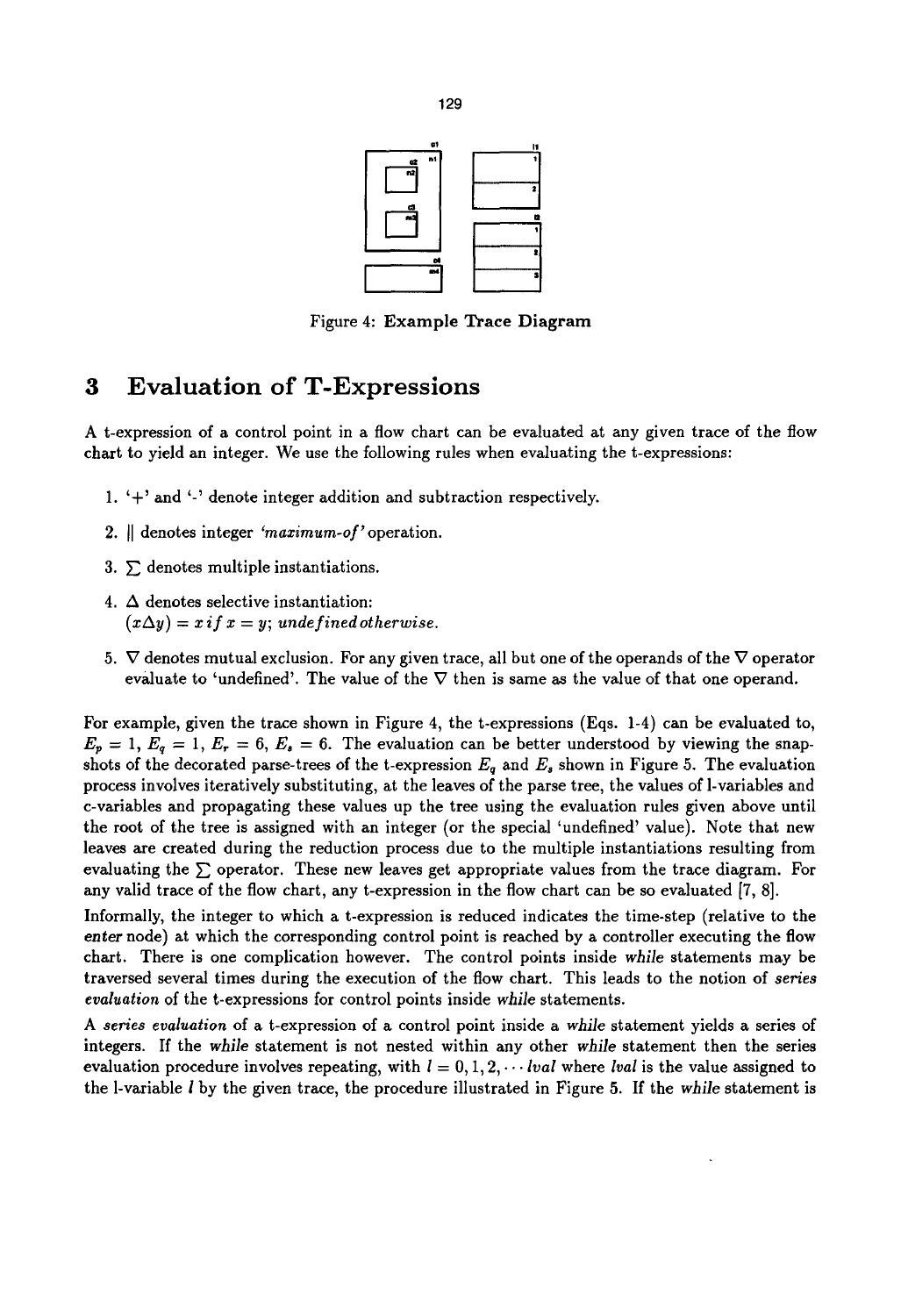

Evaluation of T-Expression,  $E_{\text{g}}$ 

Figure 5: Evaluation of T-Expressions

nested within another *while* then this procedure is recursively applied. Each such evaluation of the t-expression yields an integer (or 'undefined' value) in the series. For example, given the trace in Figure 4, the t-expression  $E_r$  shown in the previous section evaluates to the series [2,4,6]. Hence forth, when we say 'evaluation' of t-expressions we mean series evaluation for expressions of control points within a *while* statement the usual integer evaluation for other expressions.

### **4 Symbolic Equivalence**

In general, evaluation of a t-expression requires a complete trace. However, during the process of design derivation no information about trace (or the set of possible traces) is available. Even so, it is sometimes possible to reduce the t-expressions using certain equivalence rules. Two t-expressions (or subexpressions) are equivalent if and only if, for any t-trace, both expressions evaluate to the same value. Following are some of the equivalence rules often used in our system: 4

1.  $(E||E) = E$ 

2. 
$$
((c\Delta n)E\nabla(c\Delta m)E) = E
$$

3.  $(((c\Delta n)i_1\nabla(c\Delta m)i_2))||i_3 = i_3$ , where  $i_1, i_2$ , and  $i_3$  are integers and if  $max(i_1, i_2) \leq i_3$ 

At any time during the evaluation process, an equivalence rule can be applied to reduce a subexpression of a t-expression into a simpler form. Examples illustrating the use of these rules appear in Section 7.

130

<sup>&</sup>lt;sup>4</sup>Actually, these rules are used in some what more general forms where associativity and commutativity of some of the t-expression operators is implicitly taken into account.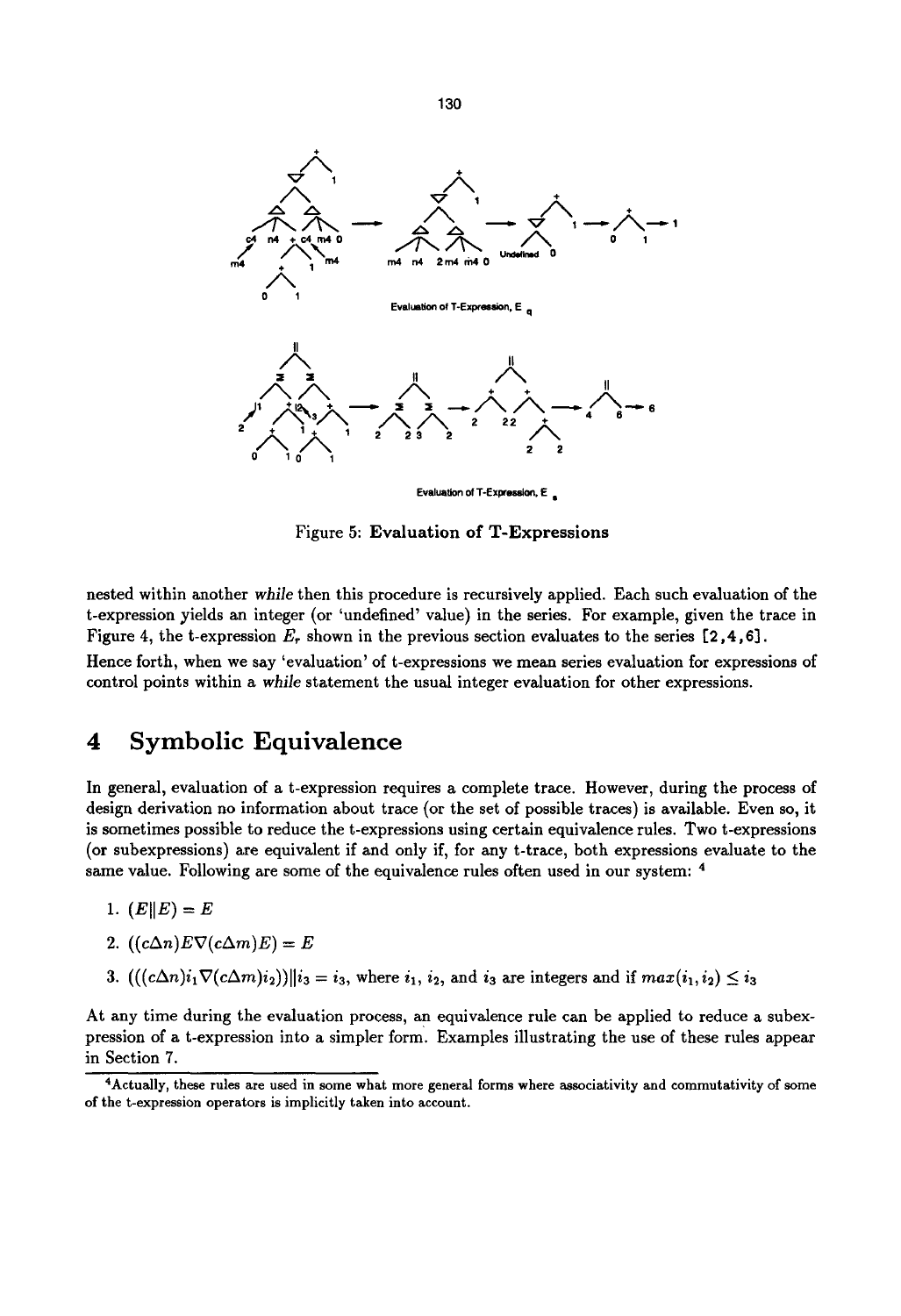

Figure 6: **Example Partial Trace** Diagram

### **5 Partial Evaluation**

If partial trace information is available, it can be effectively used to reduce t-expressions through a technique known as *partial evaluation* [1]. Such partial trace information may be available in the design description or, more often in interactive design systems, through the designer. For example, for fixed iteration-depth loops (of the type *for*  $i = 1$ , 100 do ()) the values of the corresponding l-variables are known. In a flow chart with two successive case statements with m and n branches respectively, of the  $m * n$  possible traces, the designer, knowing the values the variables on which the case statements are predicated assume, may be able exclude several. In general, partial evaluation of a t-expression yields a *residual* t-expression. The residual expression is subject to symbolic reduction as well as the other techniques discussed in this paper.

A partial trace is specified by a trace diagram in which a special *unknown* symbol is used to specify one's ignorance about the assignments of values to specific instances of the 1-variables and c-variables. For example, Figure 6 shows a partial trace of the flow chart given in Figure 2.

The procedure for partial evaluation is similar to the total evaluation procedure discussed in Section 3 except that, in general, by the end of the evaluation process the root may not receive any value. The available 1-values and c-values are substituted at the leaves and propagated through the internal nodes by applying as many t-expression evaluation rules as possible. At the end of this process, a part of the parse tree remains intact where as the other part is decorated and reduced. For example, the t-expressions 1-4 can be partially evaluated at the partial trace shown in Figure 6 to yield the following residual t-expressions:

$$
E_p = 1
$$
  
\n
$$
E_q = (((c4\Delta n4)2)\nabla ((c4\Delta m4)0)) + 1
$$
  
\n
$$
E_r = 10
$$
  
\n
$$
E_s = \sum_{l_1} (2) ||(10)
$$

# **6 Comparison of T-Expressions**

Most of the time, in verifying the preconditions, evaluation of one t-expression in itself is of little use. More important is to evaluate two t-expressions and compare the results. For example, to substitute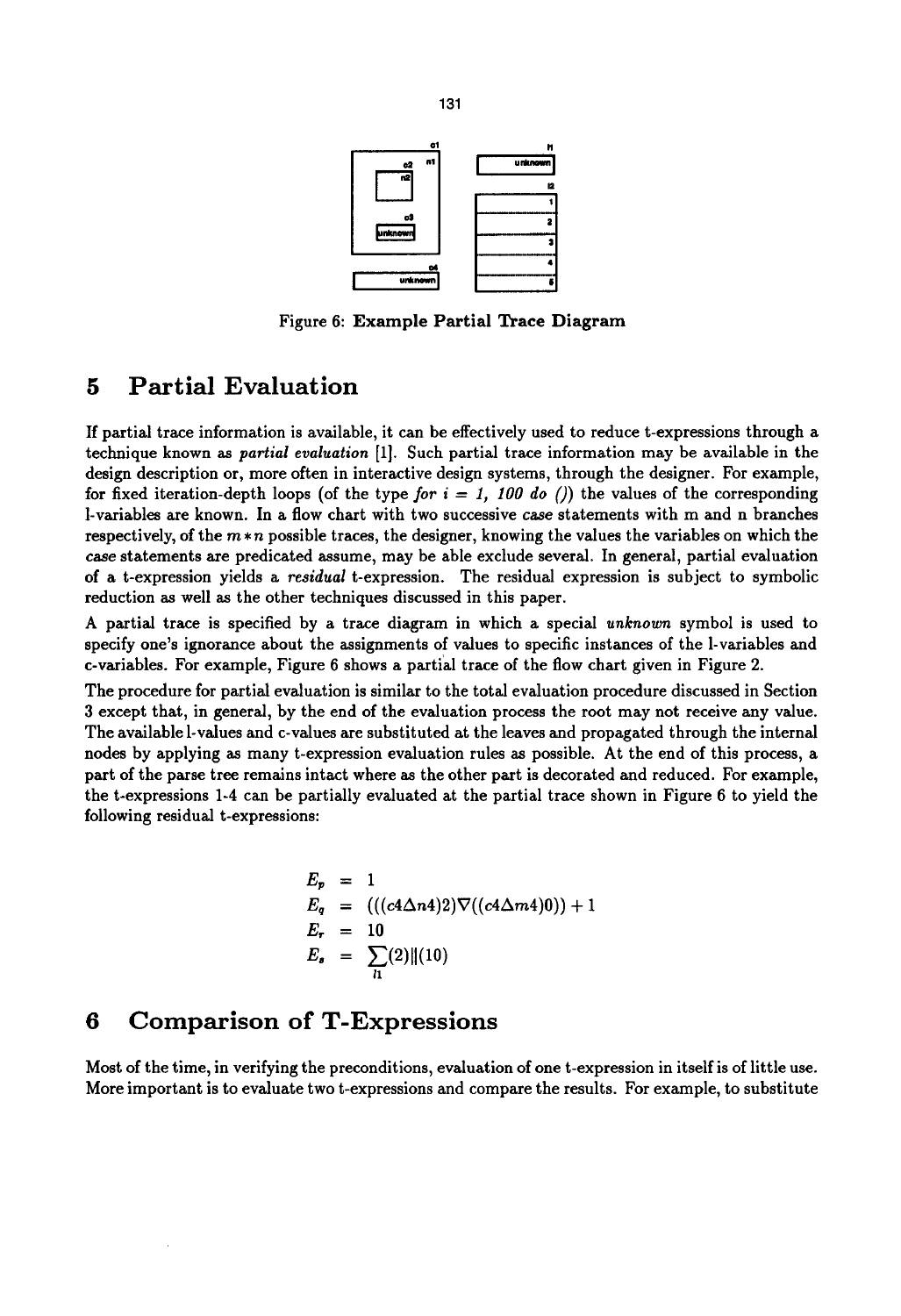a resource  $r_1$  used in an assignment statement s by another resource  $r_2$  it is necessary to verify, for each execution of  $s$ , whether  $r<sub>2</sub>$  is being used elsewhere. This can be done by comparing the t-expression E associated with s and the t-expressions  $E_i$  associated with the assignment statements in which  $r_2$  is used; the objective is to verify whether E and any  $E_i$  evaluate to the same value at some trace of the flow chart. Resource folding, where a resource can be a memory location, an ALU, a wire, a register etc., is the most important class of optimizing transformations found in design derivation systems.

In our precondition verification framework, the following operators are provided to compare texpressions:  $E_1$  op  $E_2$  if  $f$  eval( $E_1$ ) opeval( $E_2$ ) for all the c-traces (of interest) of the flow chart, where *eval* stands for the result of evaluating the expression and *op* is any of the following relational operators:  $\langle \rangle, \rangle, \langle \rangle, \rangle, \rangle, \rangle$ 

For example, consider the t-expressions at the control points  $t$  and  $r$  in the flow chart shown in Figure 2:

$$
E_t = \sum_{l2-1} (0 + 1 + 1) + 0
$$
  

$$
E_r = \sum_{l2-1} (0 + 1 + 1) + 0 + 1 + 1
$$

For any trace where  $E_t$  and  $E_r$  are defined it can be shown that  $E_t < E_r$ . Similarly, for control points t and u it can be shown that  $E_t \neq E_u$  for any trace where both expressions are defined. Hence, for example, certain types of resource folding transformations can be applied to assignment statements a5 and a6 (say, using the same ALU for the computations in the assignment statements).

In addition to the techniques discussed in the previous sections, we use several rules, called *comparison rules* to compare t-expressions when the entire trace information is unavailable. Some of the comparison rules often used in our system are given below:

- 1.  $E < k + E$  where k is a positive integer and E is a t-expression.
- 2.  $\sum_{i} i \neq \sum_{i} (i + j)$  where *i*, *j* are positive integers and *l1* and *l2* are l-variables.
- 3.  $(c\Delta m)i_1\nabla(c\Delta n)i_2 \neq i_3$ , where  $i_1, i_2$  and  $i_3$  are integers and  $i_3 \neq i_1$  and  $i_3 \neq i_2$

The next section has an example to show the application of these rules.

#### **7 Examples and Implementation**

This section has two more examples to illustrate the applications of the techniques discussed in the previous sections. Figure 7 shows a flow chart in which we are interested in finding the time step at which control point  $x$  is reached. The t-expression at  $x$  is,

 $E_x = \sum_l (((c2\Delta2)((c1\Delta1)1\nabla(c1\Delta2)) + 1)\nabla(c2\Delta3)((c1\Delta1)1\nabla(c2\Delta2)1) || ((c1\Delta1)1\nabla(c2\Delta2)1) +$  $1+1)$ 

Using the second symbolic equivalence rule given in Section 4 this expression can be reduced to,  $E_x = \sum_l (((c2\Delta2)(1) + 1)\nabla(c2\Delta3)(1))||((1) + 1 + 1))$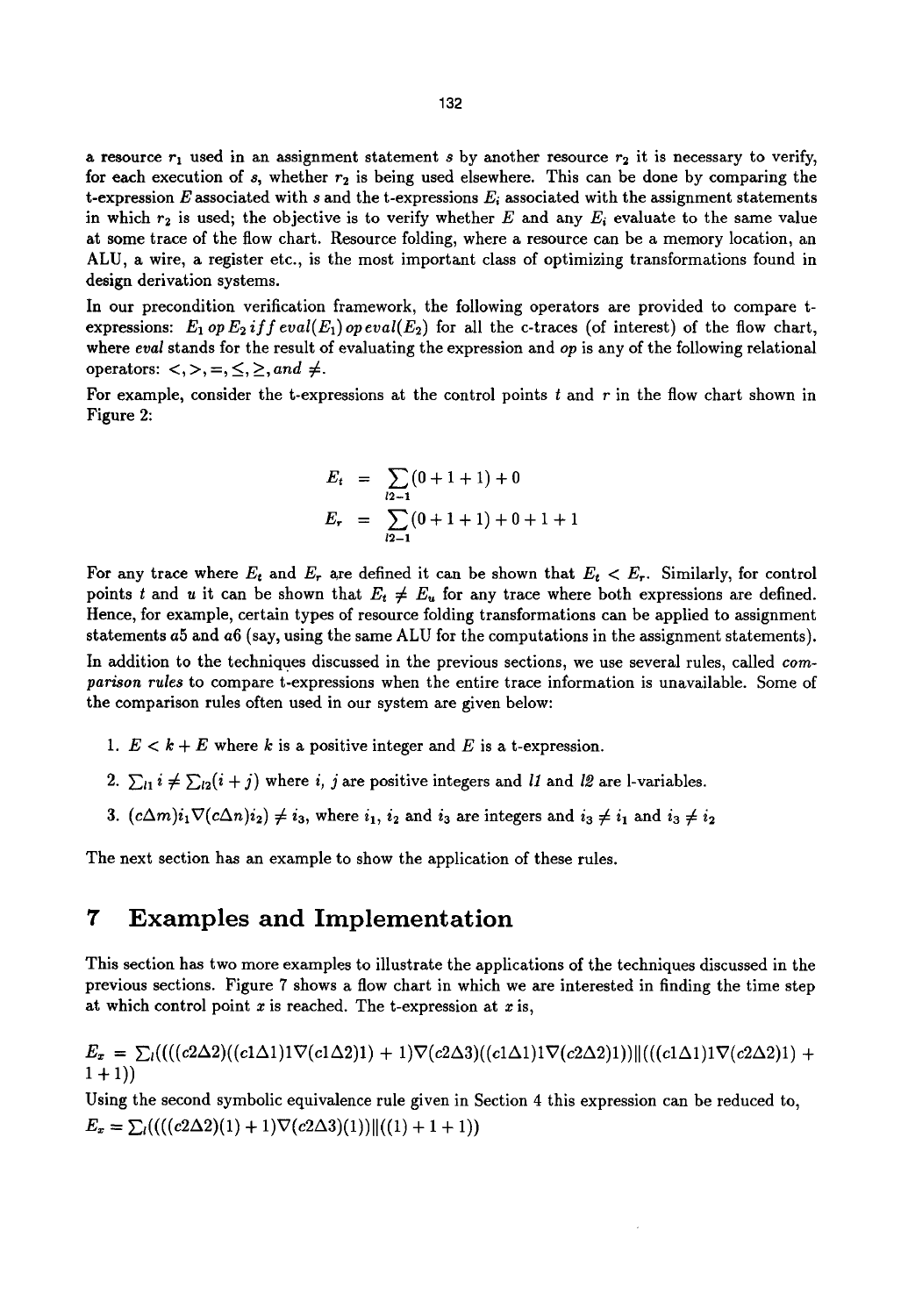

Figure 7: An Example Flow Chart Program

By partial evaluation, this is evaluated to,

 $E_x = \sum_l (((c2\Delta2)(2)\nabla(c2\Delta3)(1))||(3))$ 

Using the third symbolic equivalence rule given in Section 4 this can be reduced to,

 $E_x = \sum_l(3)$ 

This cannot be reduced any further without some information on the trace. Specifically, a partial trace which assigns a value to the 1-variable, l, is sufficient to evaluate this expression.

As another example, consider the flow chart shown in Figure 8. Suppose we are interested in resource folding involving assignment statements *rll* and r12, such as using the same ALU in both statements. The t-expressions at control points y and z are given below:

 $E_y = (c3\Delta2)((c1\Delta1)1\nabla(c1\Delta2)2) + 1)\nabla(c3\Delta3)((c1\Delta1)1\nabla(c1\Delta2)2) + 1 + 1 + 1)$  $E_z = (c2\Delta 1)3\nabla (c2\Delta 2)1$ 

In the absence of any knowledge of the set of possible traces, resource folding is not possible, because we cannot verify that  $E_y \neq E_z$  for all possible traces. (In fact,  $E_y = E_z$  at the trace where c1 diverges on 2,  $c3$  on 2 and  $c2$  diverges on 1). Suppose that the designer can assert that (say, for example, because the same register is tested to take the branching decision involving both *cl* and c2 case statements) whenever c1 diverges on 1, c2 also diverges on 1 and whenever c1 diverges on  $2$ , c2 also diverges on 2. However, no information is available about *c3.* Even with partial information, the above expressions can be reduced using partial evaluation to (when *cl* diverges on 1),

$$
E_y = (c3\Delta 2)(2)\nabla(c3\Delta 3)(4)
$$
  

$$
E_z = 3
$$

Using the third comparison rule given in Section 6 one can assert that  $E_y \neq E_z$  at this partial trace. Similarly the two expressions can be reduced to, (when *c1* diverges on 2),

$$
E_y = (c3\Delta 2)(3)\nabla(c3\Delta 3)(5)
$$
  

$$
E_z = 1
$$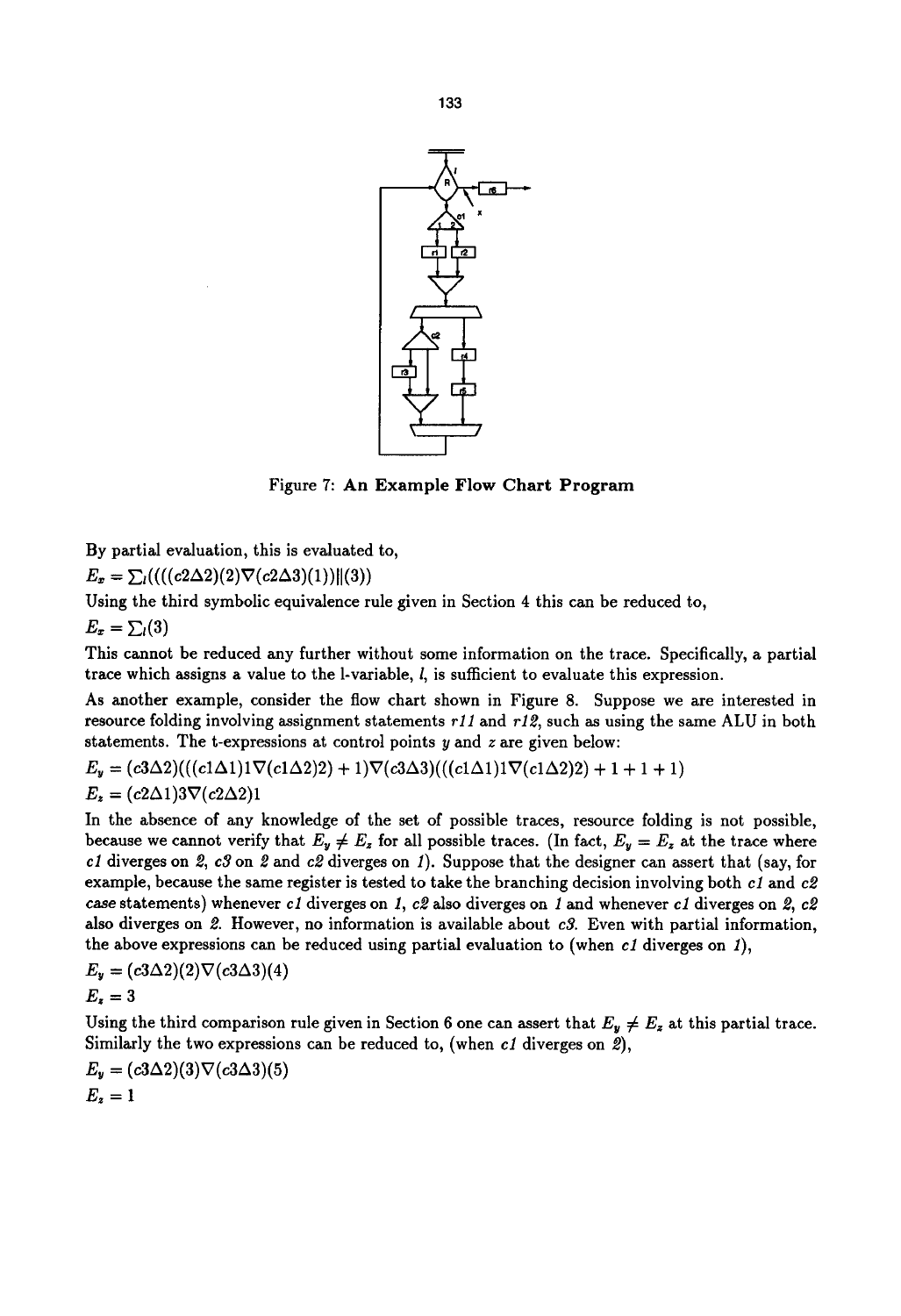

Figure 8: An Example Flow Chart Program

Again, using the third comparison rule we can assert that  $E_y \neq E_z$  at this partial trace. Therefore, without any further knowledge of the trace information, we can positively verify the resource folding precondition.

We have implemented all the techniques discussed in this paper in a precondition verification system, called PV. PV is implemented in Prolog on a Unix workstation and is part of a transformational design system for register-level hardware designs. PV is described in [6].

### **8 Discussion**

We have successfully used the techniques presented here in a precondition verification system which can verify the preconditions of a set of 18 design transformations used in a register-level design system. In our experience, designers (or programmers) can in most occasions supply partial information about the possible traces. By using the partial evaluation technique in conjunction with symbolic equivalence and comparison rules we could successfully exploit that information leading to better optimization of the design.

Various extensions to the t-expressions are possible: assignments taking multiple time steps, control operators taking one or more time-steps etc. can be easily incorporated.

Temporal logic can also be used to specify temporal preconditions. However, verification of temporal logic expressions is more time consuming. We have abstracted away, by using c- and 1-variables, references to the data values which decide the trace of execution. Use of temporal logic would perhaps force one to make references to the data values; we believe that the mechanism based on c- and 1-variables and trace diagrams is cleaner and the associated verification techniques are faster as opposed to those using temporal logic based theorem provers.